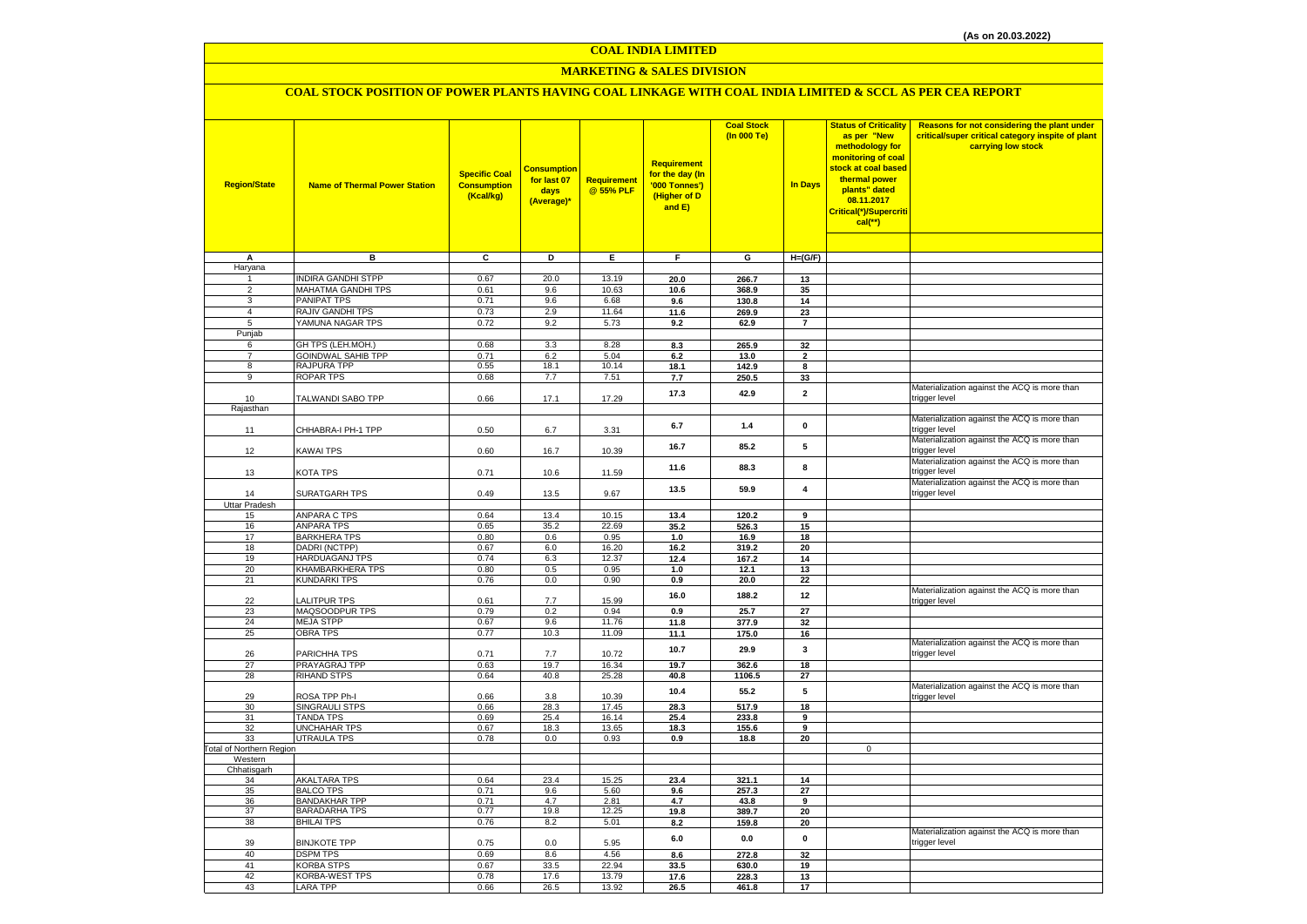## **COAL INDIA LIMITED**

## **MARKETING & SALES DIVISION**

# **COAL STOCK POSITION OF POWER PLANTS HAVING COAL LINKAGE WITH COAL INDIA LIMITED & SCCL AS PER CEA REPORT**

| <b>Region/State</b>                  | <b>Name of Thermal Power Station</b>         | <b>Specific Coal</b><br><b>Consumption</b><br>(Kcal/kg) | <u>Consumption</u><br>for last 07<br>days<br>(Average)* | Requirement<br>@ 55% PLF | Requirement<br>for the day (In<br>'000 Tonnes')<br>(Higher of D<br>and E) | <b>Coal Stock</b><br>(In 000 Te) | <b>In Days</b>          | <b>Status of Criticality</b><br>as per "New<br>methodology for<br>monitoring of coal<br>stock at coal based<br>thermal power<br>plants" dated<br>08.11.2017<br>Critical(*)/Supercriti<br>$cal$ (**) | Reasons for not considering the plant under<br>critical/super critical category inspite of plant<br>carrying low stock |
|--------------------------------------|----------------------------------------------|---------------------------------------------------------|---------------------------------------------------------|--------------------------|---------------------------------------------------------------------------|----------------------------------|-------------------------|-----------------------------------------------------------------------------------------------------------------------------------------------------------------------------------------------------|------------------------------------------------------------------------------------------------------------------------|
| Α                                    | в                                            | c                                                       | Þ                                                       | Ε                        | $\overline{F}$                                                            | G                                | $H=(G/F)$               |                                                                                                                                                                                                     |                                                                                                                        |
| 44                                   | NAWAPARA TPP                                 | 0.79                                                    | 3.7                                                     | 6.28                     | 6.3                                                                       | 4.6                              | $\mathbf{1}$            |                                                                                                                                                                                                     | Materialization against the ACQ is more than<br>trigger level                                                          |
| 45                                   | PATHADI TPP                                  | 0.65                                                    | 8.7                                                     | 5.18                     | 8.7                                                                       | 107.3                            | 12                      |                                                                                                                                                                                                     |                                                                                                                        |
| 46                                   | SIPAT STPS                                   | 0.68                                                    | 37.8                                                    | 26.62                    | 37.8                                                                      | 641.0                            | 17                      |                                                                                                                                                                                                     |                                                                                                                        |
| 47                                   | <b>TAMNAR TPP</b>                            | 0.84                                                    | 39.9                                                    | 26.52                    | 39.9                                                                      | 106.5                            | 3                       |                                                                                                                                                                                                     | Materialization against the ACQ is more than<br>trigger level                                                          |
| 48<br>Gujarat                        | UCHPINDA TPP                                 | 0.75                                                    | 23.3                                                    | 14.22                    | 23.3                                                                      | 105.1                            | 5                       |                                                                                                                                                                                                     | Materialization against the ACQ is more than<br>trigger level                                                          |
|                                      |                                              |                                                         |                                                         |                          |                                                                           |                                  |                         |                                                                                                                                                                                                     | Materialization against the ACQ is more than                                                                           |
| 49<br>50                             | GANDHI NAGAR TPS<br>SABARMATI (D-F STATIONS) | 0.69<br>0.57                                            | 8.0<br>4.5                                              | 5.71<br>2.74             | 8.0<br>4.5                                                                | 74.5<br>20.2                     | 9<br>$\overline{4}$     |                                                                                                                                                                                                     | trigger level                                                                                                          |
|                                      |                                              |                                                         |                                                         |                          |                                                                           |                                  |                         |                                                                                                                                                                                                     | Materialization against the ACQ is more than                                                                           |
| 51                                   | UKAI TPS                                     | 0.67                                                    | 12.6                                                    | 9.85                     | 12.6                                                                      | 60.2                             | 5                       |                                                                                                                                                                                                     | trigger level<br>Materialization against the ACQ is more than                                                          |
| 52                                   | <b>WANAKBORI TPS</b>                         | 0.67                                                    | 24.2                                                    | 20.22                    | 24.2                                                                      | 53.6                             | $\mathbf{2}$            |                                                                                                                                                                                                     | trigger level                                                                                                          |
| Madhya Pradesh<br>53                 | AMARKANTAK EXT TPS                           | 0.65                                                    | 2.0                                                     | 1.80                     | 2.0                                                                       | 35.8                             | 18                      |                                                                                                                                                                                                     |                                                                                                                        |
| 54                                   | <b>ANUPPUR TPP</b>                           | 0.65                                                    | 20.0                                                    | 10.31                    | 20.0                                                                      | 297.0                            | 15                      |                                                                                                                                                                                                     |                                                                                                                        |
| 55                                   | <b>BINA TPS</b>                              | 0.74                                                    | 8.0                                                     | 4.88                     | 8.0                                                                       | 70.4                             | 9                       |                                                                                                                                                                                                     |                                                                                                                        |
| 56                                   | <b>GADARWARA TPP</b>                         | 0.66                                                    | 16.0                                                    | 13.93                    | 16.0                                                                      | 108.6                            | $\overline{7}$          |                                                                                                                                                                                                     | Materialization against the ACQ is more than<br>trigger level                                                          |
| 57                                   | <b>KHARGONE STPP</b>                         | 0.60                                                    | 18.0                                                    | 10.45                    | 18.0                                                                      | 46.3                             | $\mathbf{3}$            |                                                                                                                                                                                                     |                                                                                                                        |
| 58                                   | <b>SANJAY GANDHI TPS</b><br>SATPURA TPS      | 0.82                                                    | 19.2                                                    | 14.57<br>11.79           | 19.2                                                                      | 85.7                             | $\overline{\mathbf{4}}$ |                                                                                                                                                                                                     | Non payment of dues<br>Non Payment of Dues                                                                             |
| 59<br>60                             | SEIONI TPP                                   | 0.67<br>0.64                                            | 7.1<br>7.1                                              | 5.06                     | 11.8<br>7.1                                                               | 17.6<br>178.9                    | $\mathbf{1}$<br>25      |                                                                                                                                                                                                     |                                                                                                                        |
| 61                                   | SHREE SINGAJI TPP                            | 0.71                                                    | 24.5                                                    | 23.50                    | 24.5                                                                      | 77.8                             | 3                       |                                                                                                                                                                                                     | Non Payment of Dues                                                                                                    |
| 62                                   | <b>VINDHYACHAL STPS</b>                      | 0.69                                                    | 59.6                                                    | 43.60                    | 59.6                                                                      | 1507.1                           | 25                      |                                                                                                                                                                                                     |                                                                                                                        |
| Maharashtra                          |                                              |                                                         |                                                         |                          |                                                                           |                                  |                         |                                                                                                                                                                                                     |                                                                                                                        |
| 63                                   | <b>AMRAVATI TPS</b>                          | 0.62                                                    | 15.9                                                    | 11.07                    | 15.9                                                                      | 47.2                             | 3                       |                                                                                                                                                                                                     | Materialization against the ACQ is more than<br>trigger level                                                          |
| 64                                   | <b>BHUSAWAL TPS</b>                          | 0.72                                                    | 13.8                                                    | 11.44                    | 13.8                                                                      | 33.8                             | $\overline{\mathbf{2}}$ |                                                                                                                                                                                                     | Non payment of dues                                                                                                    |
| 65                                   | <b>BUTIBORI TPP</b>                          | 0.67                                                    | 0.0                                                     | 5.31                     | 5.3                                                                       | 59.7                             | 11                      |                                                                                                                                                                                                     |                                                                                                                        |
| 66                                   | CHANDRAPUR(MAHARASHTRA) STPS                 | 0.78                                                    | 42.7                                                    | 30.17                    | 42.7                                                                      | 348.4                            | 8                       |                                                                                                                                                                                                     | Non payment of dues<br>Materialization against the ACQ is more than                                                    |
| 67                                   | DAHANU TPS                                   | 0.62                                                    | $4.5\,$                                                 | 4.09                     | 4.5                                                                       | 30.5                             | $\overline{\mathbf{r}}$ |                                                                                                                                                                                                     | trigger level<br>Materialization against the ACQ is more than                                                          |
| 68                                   | DHARIWAL TPP                                 | 0.67                                                    | 7.9                                                     | 5.34                     | 7.9                                                                       | 29.4                             | $\overline{\mathbf{4}}$ |                                                                                                                                                                                                     | rigger level<br>Materialization against the ACQ is more than                                                           |
| 69                                   | <b>GMR WARORA TPS</b>                        | 0.67                                                    | 9.1                                                     | 5.29                     | 9.1                                                                       | 11.2                             | 1                       |                                                                                                                                                                                                     | rigger level                                                                                                           |
| 70<br>71                             | KHAPARKHEDA TPS<br><b>KORADI TPS</b>         | 0.89<br>0.76                                            | 21.6<br>30.4                                            | 15.72<br>22.08           | 21.6<br>30.4                                                              | 192.2<br>43.6                    | 9<br>$\mathbf{1}$       |                                                                                                                                                                                                     | Non payment of dues                                                                                                    |
| $\overline{72}$                      | <b>MAUDA TPS</b>                             | 0.70                                                    | 24.5                                                    | 21.29                    | 24.5                                                                      | 271.9                            | 11                      |                                                                                                                                                                                                     |                                                                                                                        |
| 73                                   | <b>NASIK TPS</b>                             | 0.81                                                    | 5.6                                                     | 6.72                     | 6.7                                                                       | 17.1                             | 3                       |                                                                                                                                                                                                     | Non payment of dues                                                                                                    |
| 74                                   | <b>PARAS TPS</b>                             | 0.74                                                    | 7.2                                                     | 4.90                     | 7.2                                                                       | 10.1                             | $\mathbf{1}$            |                                                                                                                                                                                                     | Non payment of dues                                                                                                    |
| 75                                   | PARLI TPS                                    | 0.67                                                    | 7.0                                                     | 6.65                     | 7.0                                                                       | 20.5                             | 3                       |                                                                                                                                                                                                     | Non payment of dues                                                                                                    |
| 76                                   | <b>SOLAPUR STPS</b>                          | 0.56                                                    | 16.9                                                    | 9.73                     | 16.9                                                                      | 89.9                             | 5                       |                                                                                                                                                                                                     |                                                                                                                        |
| 77                                   | <b>TIRORA TPS</b>                            | 0.66                                                    | 43.6                                                    | 28.73                    | 43.6                                                                      | 169.1                            | $\overline{\mathbf{4}}$ |                                                                                                                                                                                                     | Materialization against the ACQ is more than<br>trigger level                                                          |
| 78<br><b>Total of Western Region</b> | WARDHA WARORA TPP                            | 0.66                                                    | 3.5                                                     | 4.71                     | 4.7                                                                       | 150.4                            | 32                      | $\mathbf 0$                                                                                                                                                                                         |                                                                                                                        |
| Southern                             |                                              |                                                         |                                                         |                          |                                                                           |                                  |                         |                                                                                                                                                                                                     |                                                                                                                        |
| Andhra Pradesh                       |                                              |                                                         |                                                         |                          |                                                                           |                                  |                         |                                                                                                                                                                                                     |                                                                                                                        |
| 79                                   | DAMODARAM SANJEEVAIAH TPS                    | 0.66                                                    | 14.4                                                    | 13.85                    | 14.4                                                                      | 23.7                             | $\mathbf{2}$            |                                                                                                                                                                                                     | Materialization against the ACQ is more than<br>rigger level                                                           |
| 80                                   | Dr. N.TATA RAO TPS                           | 0.77                                                    | 26.7                                                    | 17.90                    | 26.7                                                                      | 73.1                             | 3                       |                                                                                                                                                                                                     | Materialization against the ACQ is more than<br>trigger level                                                          |
| 81                                   | PAINAMPURAM TPP                              | 0.59                                                    | 18.4                                                    | 10.21                    | 18.4                                                                      | 138.7                            | 8                       |                                                                                                                                                                                                     |                                                                                                                        |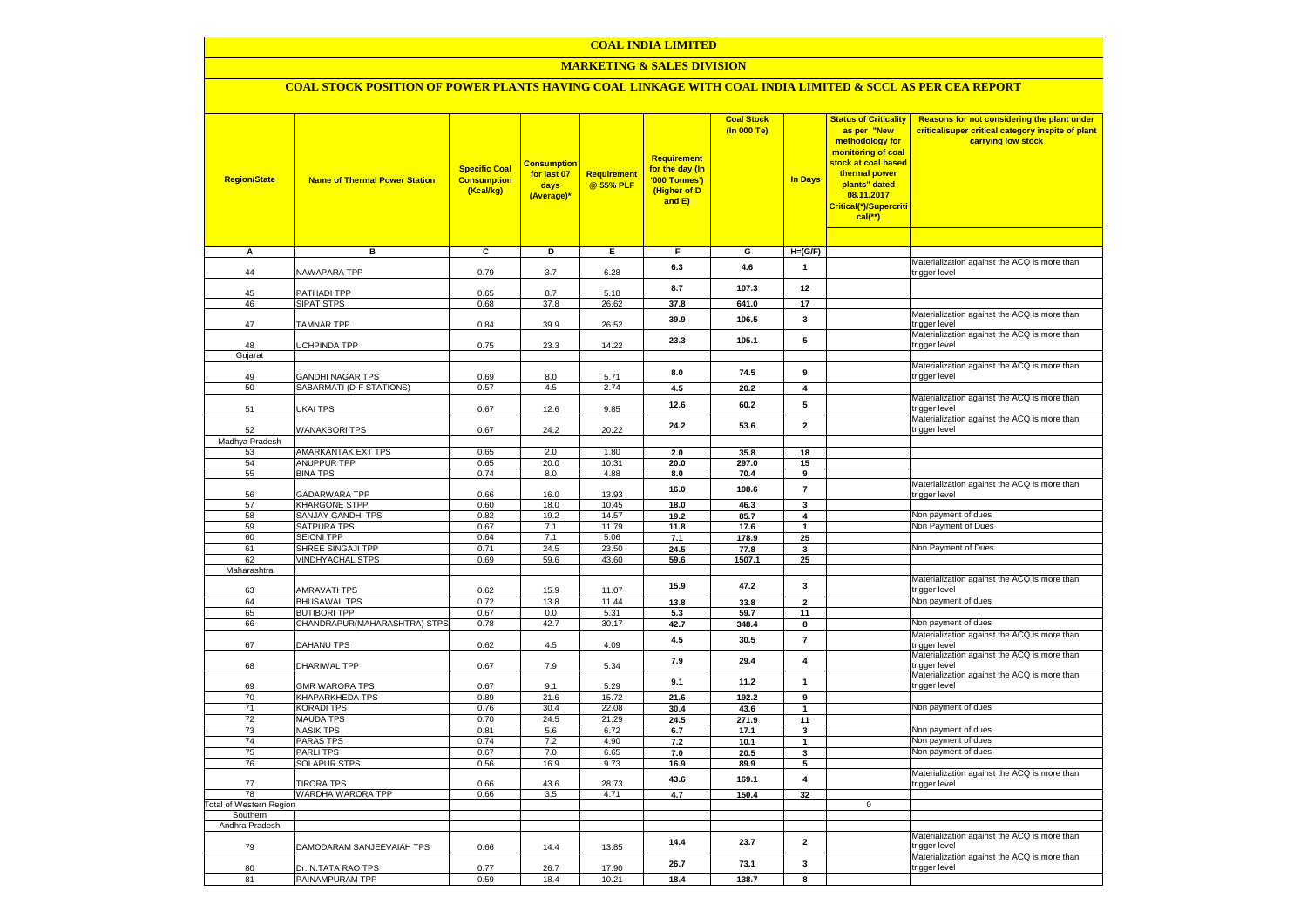## **COAL INDIA LIMITED**

## **MARKETING & SALES DIVISION**

## **COAL STOCK POSITION OF POWER PLANTS HAVING COAL LINKAGE WITH COAL INDIA LIMITED & SCCL AS PER CEA REPORT**

| <b>Region/State</b>                    | <b>Name of Thermal Power Station</b>        | <b>Specific Coal</b><br><b>Consumption</b><br>(Kcal/kg) | <b>Consumption</b><br>for last 07<br>days<br>(Average)* | Requirement<br>@ 55% PLF | <b>Requirement</b><br>for the day (In<br>'000 Tonnes')<br>(Higher of D<br>and E) | <b>Coal Stock</b><br>(In 000 Te) | <b>In Days</b>  | <b>Status of Criticality</b><br>as per "New<br>methodology for<br>monitoring of coal<br>stock at coal based<br>thermal power<br>plants" dated<br>08.11.2017<br>Critical(*)/Supercriti<br>cal(**) | Reasons for not considering the plant under<br>critical/super critical category inspite of plant<br>carrying low stock |
|----------------------------------------|---------------------------------------------|---------------------------------------------------------|---------------------------------------------------------|--------------------------|----------------------------------------------------------------------------------|----------------------------------|-----------------|--------------------------------------------------------------------------------------------------------------------------------------------------------------------------------------------------|------------------------------------------------------------------------------------------------------------------------|
| $\overline{A}$                         | в                                           | c                                                       | Þ                                                       | E                        | F                                                                                | G                                | $H=(G/F)$       |                                                                                                                                                                                                  |                                                                                                                        |
|                                        |                                             |                                                         |                                                         |                          |                                                                                  |                                  |                 |                                                                                                                                                                                                  | Materialization against the ACQ is more than                                                                           |
| 82                                     | RAYALASEEMA TPS                             | 0.76                                                    | 19.8                                                    | 16.60                    | 19.8                                                                             | 88.8                             | 4               |                                                                                                                                                                                                  | trigger level                                                                                                          |
| 83                                     | <b>SIMHADRI</b>                             | 0.78                                                    | 34.1                                                    | 20.54                    | 34.1                                                                             | 254.5                            | $\overline{7}$  |                                                                                                                                                                                                  |                                                                                                                        |
|                                        |                                             |                                                         |                                                         |                          | 14.1                                                                             | 29.2                             | $\mathbf{2}$    |                                                                                                                                                                                                  | Materialization against the ACQ is more than                                                                           |
| 84                                     | <b>SGPL TPP</b>                             | 0.53                                                    | 14.1                                                    | 9.26                     |                                                                                  |                                  |                 |                                                                                                                                                                                                  | trigger level                                                                                                          |
| 85<br>Karnataka                        | <b>VIZAG TPP</b>                            | 0.67                                                    | 0.0                                                     | 9.20                     | 9.2                                                                              | 44.1                             | 5               |                                                                                                                                                                                                  |                                                                                                                        |
|                                        |                                             |                                                         |                                                         |                          |                                                                                  |                                  |                 |                                                                                                                                                                                                  | Materialization against the ACQ is more than                                                                           |
| 86                                     | <b>BELLARY TPS</b>                          | 0.63                                                    | 14.1                                                    | 14.23                    | 14.2                                                                             | 49.2                             | $\mathbf{3}$    |                                                                                                                                                                                                  | trigger level                                                                                                          |
|                                        |                                             |                                                         |                                                         |                          | 26.2                                                                             | 70.2                             | 3               |                                                                                                                                                                                                  | Materialization against the ACQ is more than                                                                           |
| 87                                     | <b>KUDGI STPP</b>                           | 0.63                                                    | 26.2                                                    | 19.90                    |                                                                                  |                                  |                 |                                                                                                                                                                                                  | trigger level                                                                                                          |
| 88                                     | RAICHUR TPS                                 | 0.66                                                    | 14.6                                                    | 14.98                    | 15.0                                                                             | 7.0                              | $\mathbf 0$     |                                                                                                                                                                                                  | Materialization against the ACQ is more than<br>trigger level                                                          |
|                                        |                                             |                                                         |                                                         |                          |                                                                                  |                                  |                 |                                                                                                                                                                                                  | Materialization against the ACQ is more than                                                                           |
| 89                                     | YERMARUS TPP                                | 0.62                                                    | 13.7                                                    | 13.09                    | 13.7                                                                             | 18.7                             | $\mathbf{1}$    |                                                                                                                                                                                                  | trigger level                                                                                                          |
| <b>Tamil Nadu</b>                      |                                             |                                                         |                                                         |                          |                                                                                  |                                  |                 |                                                                                                                                                                                                  |                                                                                                                        |
|                                        |                                             |                                                         |                                                         |                          | 9.0                                                                              | 28.8                             | 3               |                                                                                                                                                                                                  | Materialization against the ACQ is more than                                                                           |
| 90                                     | <b>METTUR TPS</b>                           | 0.81                                                    | 7.0                                                     | 8.98                     |                                                                                  |                                  |                 |                                                                                                                                                                                                  | trigger level                                                                                                          |
| 91                                     |                                             |                                                         |                                                         |                          | 6.2                                                                              | 35.0                             | 6               |                                                                                                                                                                                                  | Materialization against the ACQ is more than<br>trigger level                                                          |
|                                        | METTUR TPS - II                             | 0.78                                                    | 5.9                                                     | 6.16                     |                                                                                  |                                  |                 |                                                                                                                                                                                                  | Materialization against the ACQ is more than                                                                           |
| 92                                     | NORTH CHENNAI TPS                           | 0.82                                                    | 28.3                                                    | 19.78                    | 28.3                                                                             | 127.6                            | 5               |                                                                                                                                                                                                  | trigger level                                                                                                          |
|                                        |                                             |                                                         |                                                         |                          |                                                                                  |                                  |                 |                                                                                                                                                                                                  | Materialization against the ACQ is more than                                                                           |
| 93                                     | <b>TUTICORIN TPS</b>                        | 0.96                                                    | 6.6                                                     | 13.31                    | 13.3                                                                             | 12.8                             | $\mathbf{1}$    |                                                                                                                                                                                                  | trigger level                                                                                                          |
| 94                                     | <b>VALLUR TPP</b>                           | 0.72                                                    | 22.6                                                    | 14.26                    | 22.6                                                                             | 149.4                            | $\overline{7}$  |                                                                                                                                                                                                  |                                                                                                                        |
| Telangana                              |                                             |                                                         |                                                         |                          |                                                                                  |                                  |                 |                                                                                                                                                                                                  |                                                                                                                        |
| 95<br>96                               | <b>BHADRADRI TPP</b><br>KAKATIYA TPS        | 0.69<br>0.57                                            | 11.6<br>14.2                                            | 9.83<br>8.33             | 11.6<br>14.2                                                                     | 110.6                            | 10<br>10        |                                                                                                                                                                                                  |                                                                                                                        |
| 97                                     | KOTHAGUDEM TPS (NEW)                        | 0.64                                                    | 12.2                                                    | 8.46                     | 12.2                                                                             | 136.7<br>106.5                   | $\overline{9}$  |                                                                                                                                                                                                  |                                                                                                                        |
| 98                                     | KOTHAGUDEM TPS (STAGE-7)                    | 0.50                                                    | 9.5                                                     | 5.23                     | 9.5                                                                              | 94.5                             | $\overline{10}$ |                                                                                                                                                                                                  |                                                                                                                        |
| 99                                     | <b>RAMAGUNDEM STPS</b>                      | 0.62                                                    | 30.1                                                    | 21.33                    | 30.1                                                                             | 295.7                            | 10              |                                                                                                                                                                                                  |                                                                                                                        |
| 100                                    | RAMAGUNDEM-B TPS                            | 0.77                                                    | 0.8                                                     | 0.64                     | 0.8                                                                              | 6.5                              | 8               |                                                                                                                                                                                                  |                                                                                                                        |
| 101<br><b>Total of Southern Region</b> | SINGARENI TPP                               | 0.58                                                    | 16.3                                                    | 9.12                     | 16.3                                                                             | 104.9                            | 6               | $\mathbf 0$                                                                                                                                                                                      |                                                                                                                        |
| Eastern                                |                                             |                                                         |                                                         |                          |                                                                                  |                                  |                 |                                                                                                                                                                                                  |                                                                                                                        |
| Bihar                                  |                                             |                                                         |                                                         |                          |                                                                                  |                                  |                 |                                                                                                                                                                                                  |                                                                                                                        |
| 102                                    | <b>BARAUNI TPS</b>                          | 0.63                                                    | 3.8                                                     | 5.90                     | 5.9                                                                              | 140.9                            | 24              |                                                                                                                                                                                                  |                                                                                                                        |
| 103                                    | <b>BARHI</b>                                | 0.67                                                    | 8.9                                                     | 5.84                     | 8.9                                                                              | 146.6                            | 16              |                                                                                                                                                                                                  |                                                                                                                        |
| 104                                    | <b>BARH II</b>                              | 0.67                                                    | 17.9                                                    | 11.67                    | 17.9                                                                             | 293.3                            | 16              |                                                                                                                                                                                                  | Materialization against the ACQ is more than                                                                           |
| 105                                    | KAHALGAON TPS                               | 0.80                                                    | 24.7                                                    | 24.62                    | 24.7                                                                             | 149.9                            | 6               |                                                                                                                                                                                                  | trigger level                                                                                                          |
| 106                                    | MUZAFFARPUR TPS                             | 0.77                                                    | 5.4                                                     | 3.95                     | $5.4$                                                                            | 66.6                             | 12              |                                                                                                                                                                                                  | Materialization against the ACQ is more than<br>trigger level                                                          |
| 107                                    | NABINAGAR STPP                              | 0.58                                                    | 18.7                                                    | 10.14                    | 18.7                                                                             | 290.8                            | 16              |                                                                                                                                                                                                  |                                                                                                                        |
| 108                                    | NABINAGAR TPP                               | 0.69                                                    | 15.1                                                    | 9.06                     | 15.1                                                                             | 86.7                             | 6               |                                                                                                                                                                                                  |                                                                                                                        |
| Jharkhand                              |                                             |                                                         |                                                         |                          |                                                                                  |                                  |                 |                                                                                                                                                                                                  |                                                                                                                        |
| 109                                    | BOKARO TPS `A` EXP                          | 0.57                                                    | 5.8                                                     | 3.78                     | 5.8                                                                              | 202.9                            | 35              |                                                                                                                                                                                                  |                                                                                                                        |
| 110<br>111                             | CHANDRAPURA(DVC) TPS<br><b>JOJOBERA TPS</b> | 0.61<br>0.69                                            | 7.2<br>3.0                                              | 4.06<br>2.18             | 7.2<br>3.0                                                                       | 148.2<br>91.2                    | 20<br>30        |                                                                                                                                                                                                  |                                                                                                                        |
| 112                                    | <b>KODARMA TPP</b>                          | 0.62                                                    | 13.4                                                    | 8.23                     | 13.4                                                                             | 139.1                            | 10              |                                                                                                                                                                                                  |                                                                                                                        |
|                                        |                                             |                                                         |                                                         |                          |                                                                                  |                                  |                 |                                                                                                                                                                                                  | Materialization against the ACQ is more than                                                                           |
| 113                                    | MAHADEV PRASAD STPP                         | 0.70                                                    | 8.3                                                     | 5.01                     | 8.3                                                                              | 25.4                             | 3               |                                                                                                                                                                                                  | rigger level                                                                                                           |
| 114                                    | <b>MAITHON RB TPP</b>                       | 0.64                                                    | 6.6                                                     | 8.89                     | 8.9                                                                              | 291.8                            | 33              |                                                                                                                                                                                                  |                                                                                                                        |
| 115                                    | TENUGHAT TPS                                | 0.75                                                    | 5.6                                                     | 4.16                     | 5.6                                                                              | 40.2                             | $\overline{7}$  |                                                                                                                                                                                                  | Materialization against the ACQ is more than<br>trigger level                                                          |
| Odisha                                 |                                             | 0.71                                                    |                                                         |                          |                                                                                  |                                  |                 |                                                                                                                                                                                                  |                                                                                                                        |
| 116<br>117                             | DARLIPALI STPS<br><b>DERANG TPP</b>         | 0.70                                                    | 27.2<br>17.7                                            | 14.95<br>11.10           | 27.2<br>17.7                                                                     | 404.7<br>1145.2                  | 15<br>65        |                                                                                                                                                                                                  |                                                                                                                        |
| 118                                    | <b>IB VALLEY TPS</b>                        | 0.83                                                    | 26.4                                                    | 19.16                    | 26.4                                                                             | 257.6                            | 10              |                                                                                                                                                                                                  |                                                                                                                        |
|                                        |                                             |                                                         |                                                         |                          |                                                                                  |                                  |                 |                                                                                                                                                                                                  | Materialization against the ACQ is more than                                                                           |
| 119                                    | KAMALANGA TPS                               | 0.72                                                    | 15.9                                                    | 10.02                    | 15.9                                                                             | 105.8                            | $\overline{7}$  |                                                                                                                                                                                                  | trigger level                                                                                                          |